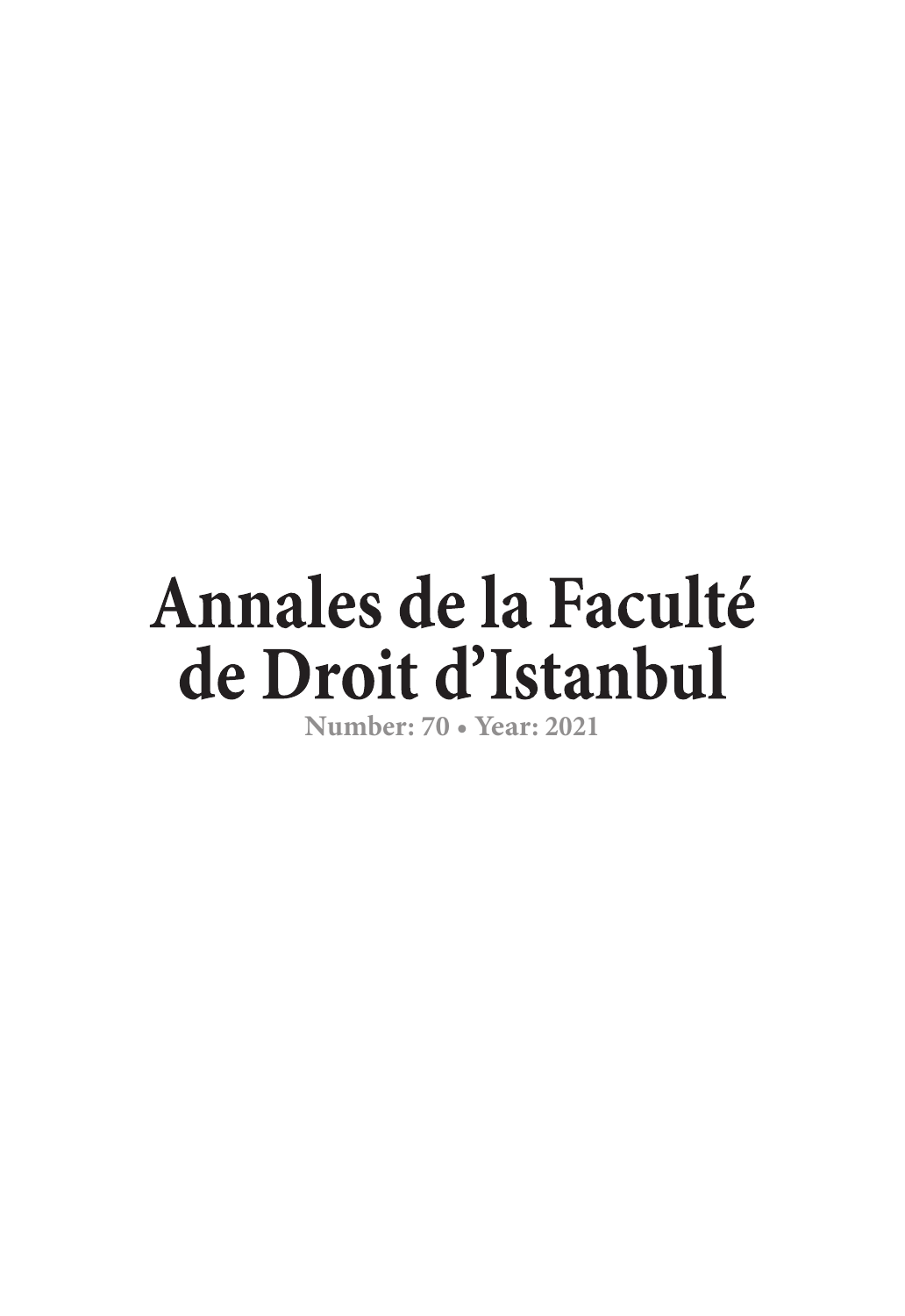**Number: 70 • Year: 2021**

**ISSN: 0578-9745 • E-ISSN: 2687-4113 • DOI: 10.26650/annales**

**Indexing and Abstracting TÜBİTAK-ULAKBİM TR Index**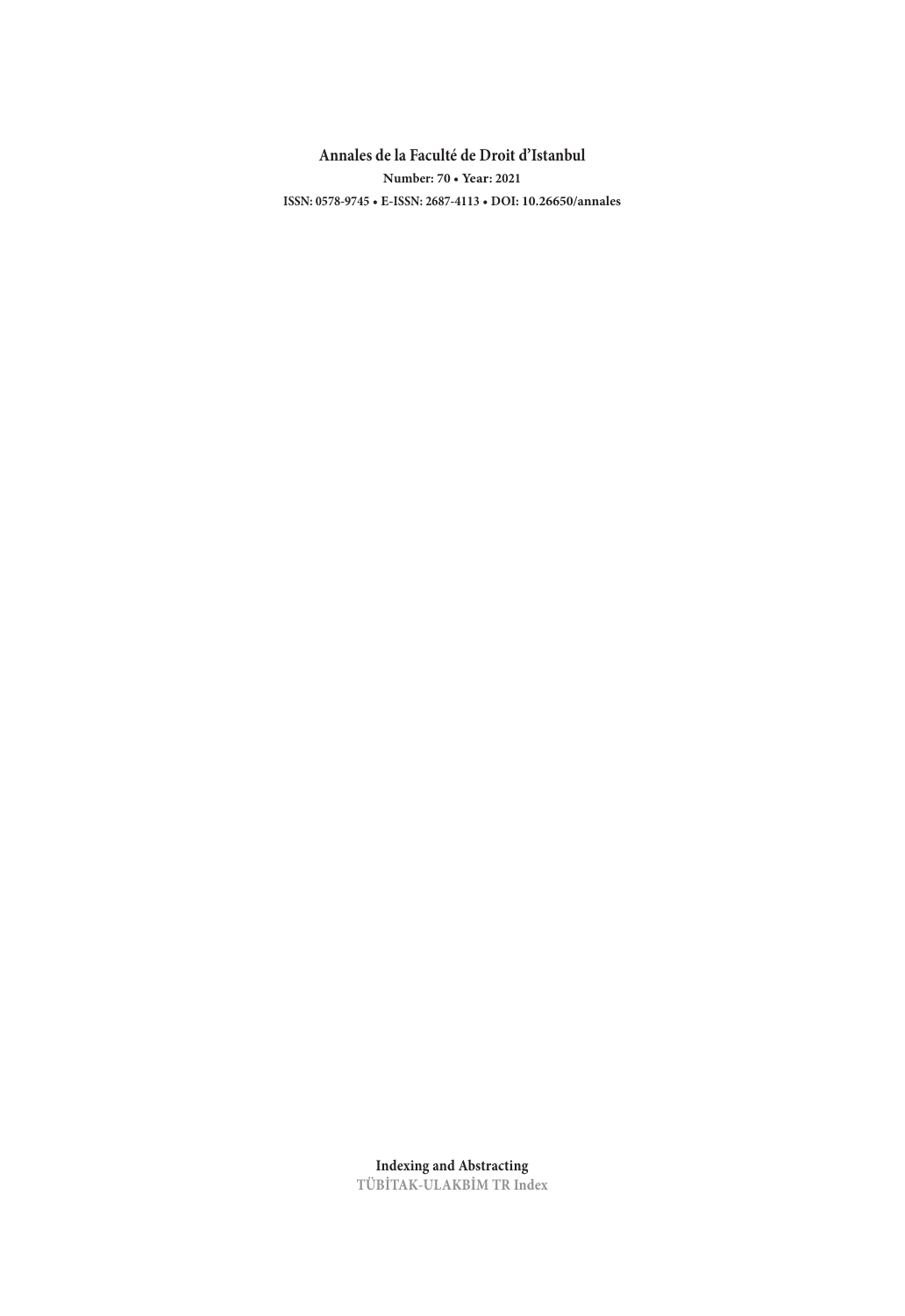### **Number: 70 • Year: 2021**

#### **ISSN: 0578-9745 • E-ISSN: 2687-4113 • DOI: 10.26650/annales**

# **Owner Prof. Dr. Ömer EKMEKÇİ**

**Istanbul University, Faculty of Law, Istanbul, Turkey**

#### **Responsible Manager Prof. Dr. Halil AKKANAT**

**Istanbul University, Faculty of Law, Istanbul, Turkey**

#### **Correspondence Address**

**İstanbul Üniversitesi, Hukuk Fakültesi, İstanbul Üniversitesi, Beyazıt Kampüsü, 34116 / İstanbul, Türkiye Phone: +90 (212) 440 01 05 E-mail: annales@istanbul.edu.tr https://iupress.istanbul.edu.tr/en/journal/annales/home https://dergipark.org.tr/tr/pub/iuafdi**

#### **Publisher**

**Istanbul University Press İstanbul Üniversitesi Merkez Kampüsü, 34452 Beyazıt, Fatih / İstanbul, Türkiye Phone: +90 (212) 440 00 00**

#### **Printed by**

**Birlik Fotokopi Baskı Ozalit Gıda San. Tic. Ltd. Şti. Nispetiye Mah. Birlik Sokak No: 2 Nevin Arıcan Plaza 1. Levent/Beşiktaş/İstanbul Tel: +90 (212) 269 30 00 Sertifika No: 20179 Basımı ve dağıtımı On İki Levha Yayıncılık A.Ş. tarafından yürütülmüştür.**

**Authors bear responsibility for the content of their published articles.** 

**The publication languages of the journal are French, English and German.**

**This is a scholarly, international, peer-reviewed and open-access journal published annually in December.**

**Publication Type: Periodical**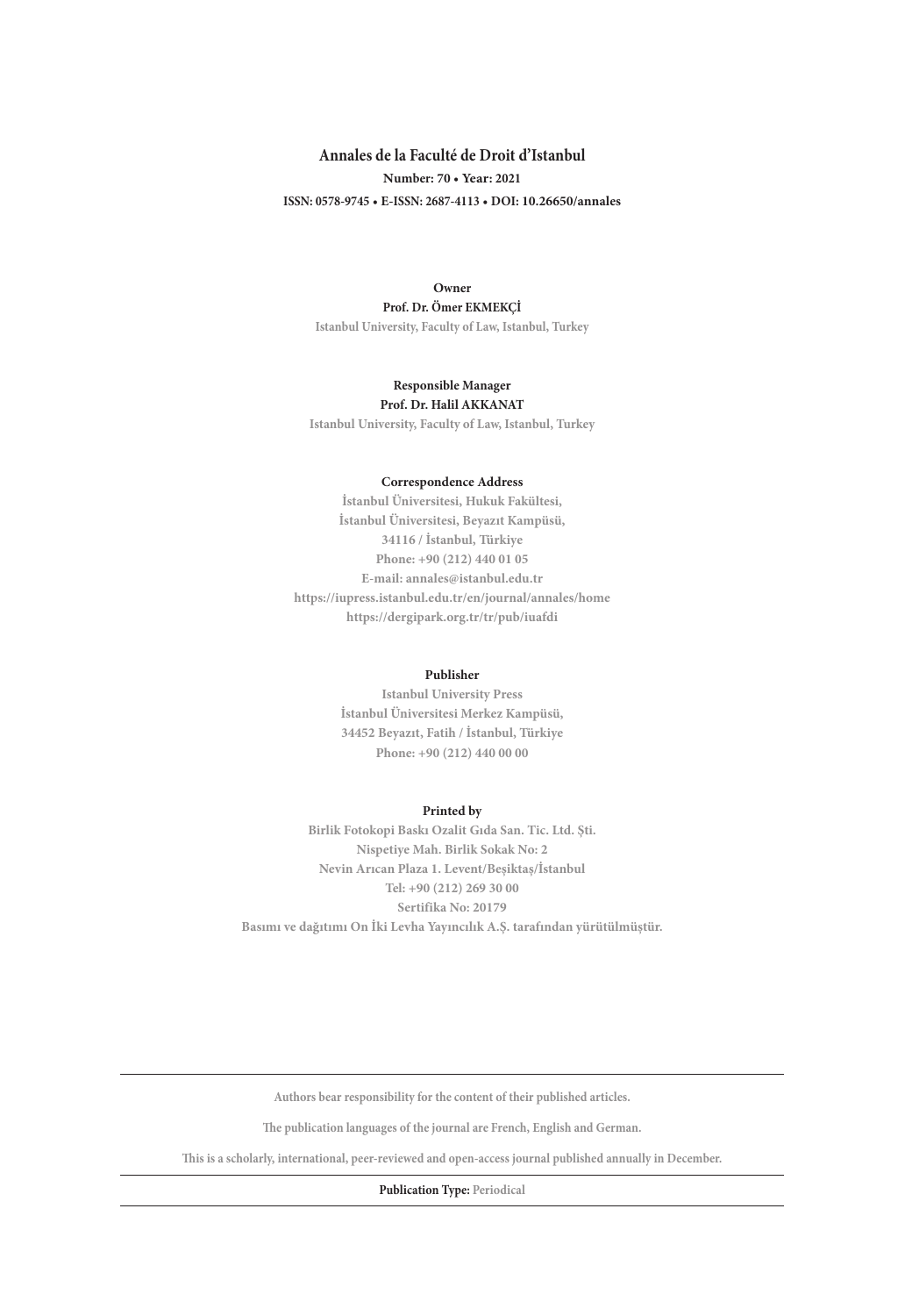**Number: 70 • Year: 2021**

**ISSN: 0578-9745 • E-ISSN: 2687-4113 • DOI: 10.26650/annales**

# **EDITORIAL MANAGEMENT**

#### **Editor-in-Chief**

**Prof. Dr. Ömer EKMEKÇİ, Istanbul University, Faculty of Law, Department of Labour and Social Security Law, Istanbul, Turkey** *- o.ekmekci@istanbul.edu.tr*

**Prof. Dr. Haydar Burak GEMALMAZ, Istanbul University, Faculty of Law, Department of General Public Law, Istanbul, Turkey** *- haydar.gemalmaz@istanbul.edu.tr*

#### **Co-Editor in Chief**

**Asst. Prof. Dr. Cüneyt PEKMEZ, Istanbul University, Faculty of Law, Department of Civil Law, Istanbul, Turkey** *- cpekmez@istanbul.edu.tr*

**Asst. Prof. Dr. İbrahim Çağrı ZENGİN, Istanbul University, Faculty of Law, Department of Commercial Law, Istanbul, Turkey** *- iczengin@istanbul.edu.tr*

**Res. Asst. Dr. Serpil IŞIK, Istanbul University, Faculty of Law, Department of Civil Procedure and Bankruptcy Law, Istanbul, Turkey** *- serpil.isik@istanbul.edu.tr*

#### **Language Editors**

**Alan James NEWSON, Istanbul University, School of Foreign Languages (English), Istanbul, Turkey** *- alan.newson@istanbul.edu.tr*

**Elizabeth Mary EARL, Istanbul University, School of Foreign Languages (English), Istanbul, Turkey** *- elizabeth.earl@istanbul.edu.tr*

# **EDITORIAL BOARD**

**Prof. Dr. Ulrich G. SCHROETER, Basel University, Basel, Switzerland -** *ulrich.schroeter@unibas.ch*

**Prof. Dr. Matthias RUFFERT, Humboldt University, Berlin, Germany** *- matthias.ruffert@rewi.hu-berlin.de*

**Prof. Dr. Spyridon FLOGAITIS, University of Athens, Athens, Greece** *- info@flogaitissioutis.com*

**Prof. Dr. Franz WERRO, Georgetown University, Washington, USA** *- fribourgllm@unifr.ch*

**Assoc. Prof. Dr. Pınar ÖLÇER, Leiden University, Leiden, Netherlands** *- f.p.olcer@law.leidenuniv.nl*

**Prof. Dr. Silke Ruth LASKOWSKI, Kassel University, Kassel, Germany** *- Laskowski@uni-kassel.de*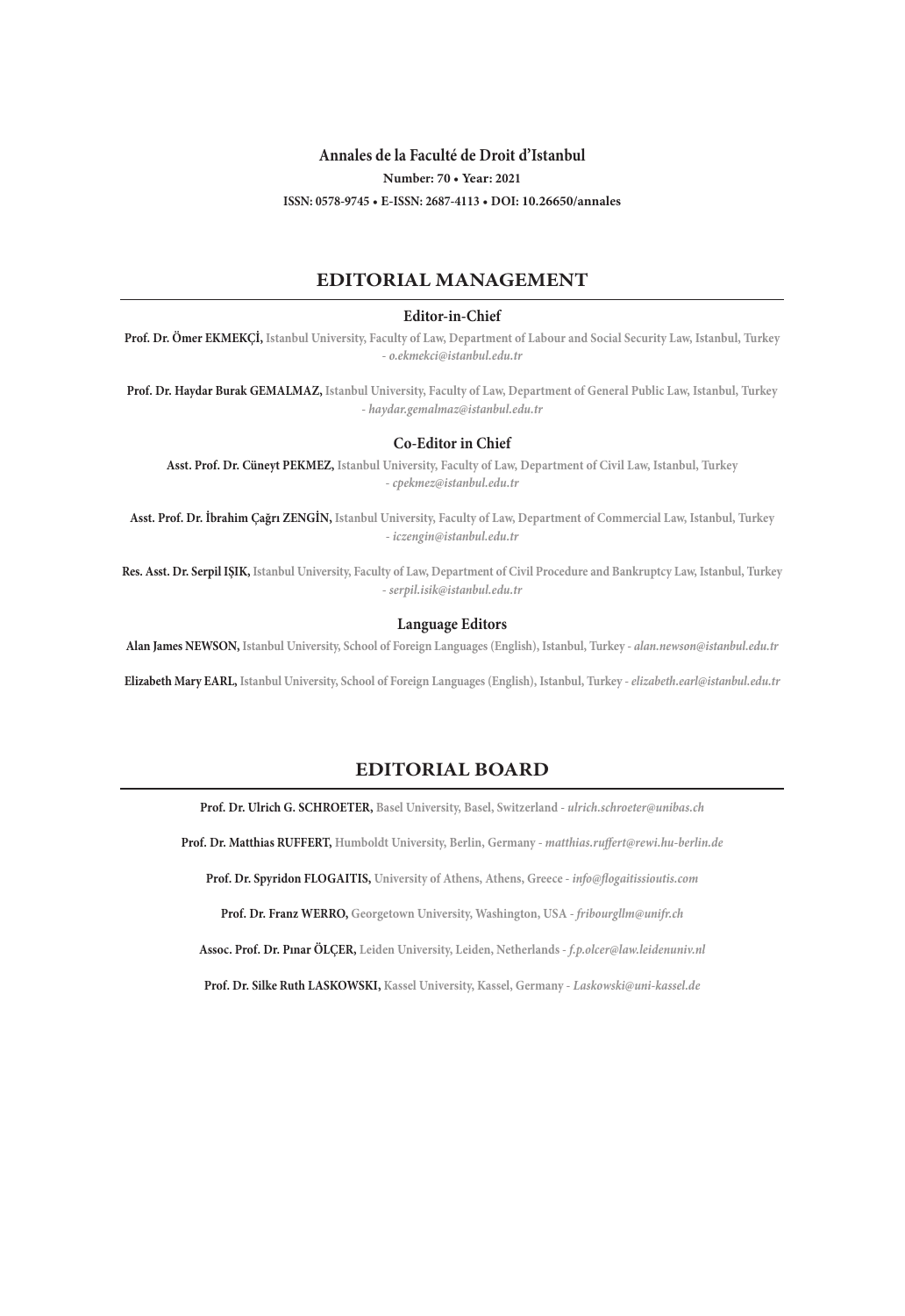**Number: 70 • Year: 2021**

**ISSN: 0578-9745 • E-ISSN: 2687-4113 • DOI: 10.26650/annales**

# **TABLE OF CONTENTS**

# **RESEARCH ARTICLES**

| Principles of Mandatory Mediation in Commercial Disputes in Turkish Law with<br>Determinations and Comments on its Applications<br>Türk Hukukunda Ticari Uyuşmazlıklarda Zorunlu Arabuluculuğun İlkeleri ile<br>Dilek Cengiz                                                                                                                                                                |
|---------------------------------------------------------------------------------------------------------------------------------------------------------------------------------------------------------------------------------------------------------------------------------------------------------------------------------------------------------------------------------------------|
| Fracture of Shareholders' Rights to Participate in Management in Joint Stock Company:<br>Establishment of Usufruct on the Share<br>Anonim Ortaklıkta Pay Sahibinin Yönetime Katılma Haklarında Kırılma: Pay Üzerinde<br>Esra Cenkci                                                                                                                                                         |
| Short-Termism in Publicly Listed Companies and Corporate Governance<br>Fatih Buğra Erdem                                                                                                                                                                                                                                                                                                    |
| The Rise of Hermeneutics in Human Rights Interpretation in the<br>Case-Law of the ECtHR and the Domestic Courts<br>AİHM ve Ulusal Mahkemeler İçtihadında Temel Hakların Yorumunda Hermeneutiğin<br>Murat Erdoğan                                                                                                                                                                            |
| Drone Attacks and the Principle of Proportionality in the Law of Armed Conflict<br>Yunus Emre Gül                                                                                                                                                                                                                                                                                           |
| Concordat Procedure as a Way to Escape Bankruptcy and the Evaluation of the<br>Temporary Respite Decision Following the Amendment to the Law no. 7101: Current<br>Developments and Experiences in Turkey<br>7101 sayılı Kanun Değişikliğinden Sonra İflastan Kurtulma Yolu Olarak Konkordato<br>Prosedürü ve Geçici Mühlet Kararının Değerlendirilmesi: Güncel Gelişmeler ve<br>Serpil Isık |
| Self-Disclosure or Burying the Evidence Dilemma: A Legal Review of the Data Breach<br>Rules under the Turkish Personal Data Protection Law<br>Kendini İhbar Etme veya Delilleri Yok Etme İkilemi: Kişisel Verilerin Korunması<br>Hukuku Bağlamında Veri İhlal Bildirimi Kurallarının Hukuki Analizi  195                                                                                    |

[Mehmet Bedii Kaya](#page-0-0)